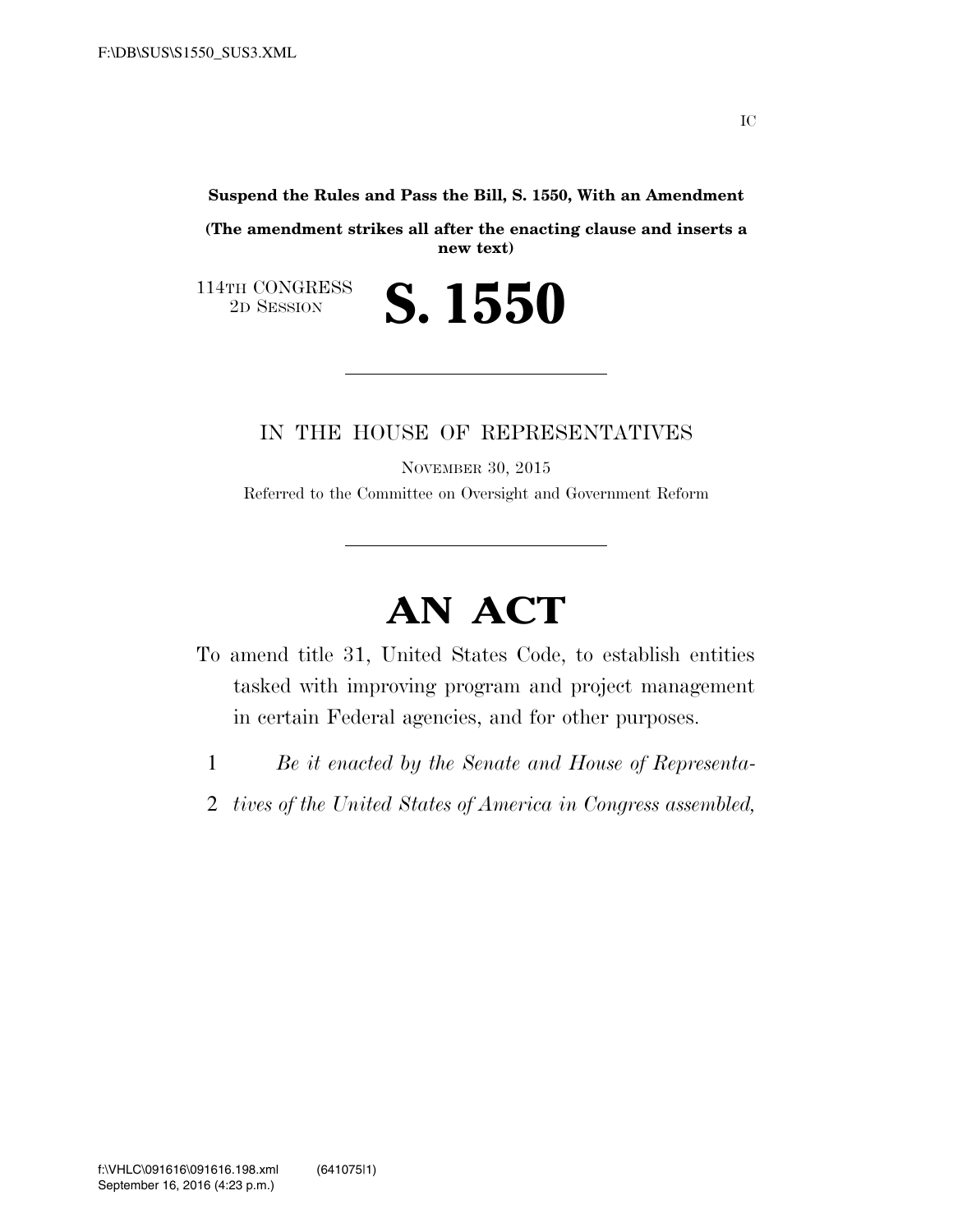$\mathfrak{D}$ 

#### **SECTION 1. SHORT TITLE.**

 This Act may be cited as the ''Program Management Improvement Accountability Act''.

#### **SEC. 2. DEPUTY DIRECTOR FOR MANAGEMENT.**

 (a) ADDITIONAL FUNCTIONS.—Section 503 of title 31, United States Code, is amended by adding at the end the following:

8 "(c) PROGRAM AND PROJECT MANAGEMENT.—

9 "(1) REQUIREMENT.—Subject to the direction and approval of the Director, the Deputy Director for Management or a designee shall—

12 "(A) adopt governmentwide standards, policies, and guidelines for program and project 14 management for executive agencies;

 ''(B) oversee implementation of program and project management for the standards, policies, and guidelines established under sub-paragraph (A);

 ''(C) chair the Program Management Pol-20 icy Council established under section 1126(b);

 $\text{``(D) establish standards and policies for}$  executive agencies, consistent with widely ac- cepted standards for program and project man-agement planning and delivery;

25 "'(E) engage with the private sector to identify best practices in program and project f:\VHLC\091616\091616.198.xml (641075|1)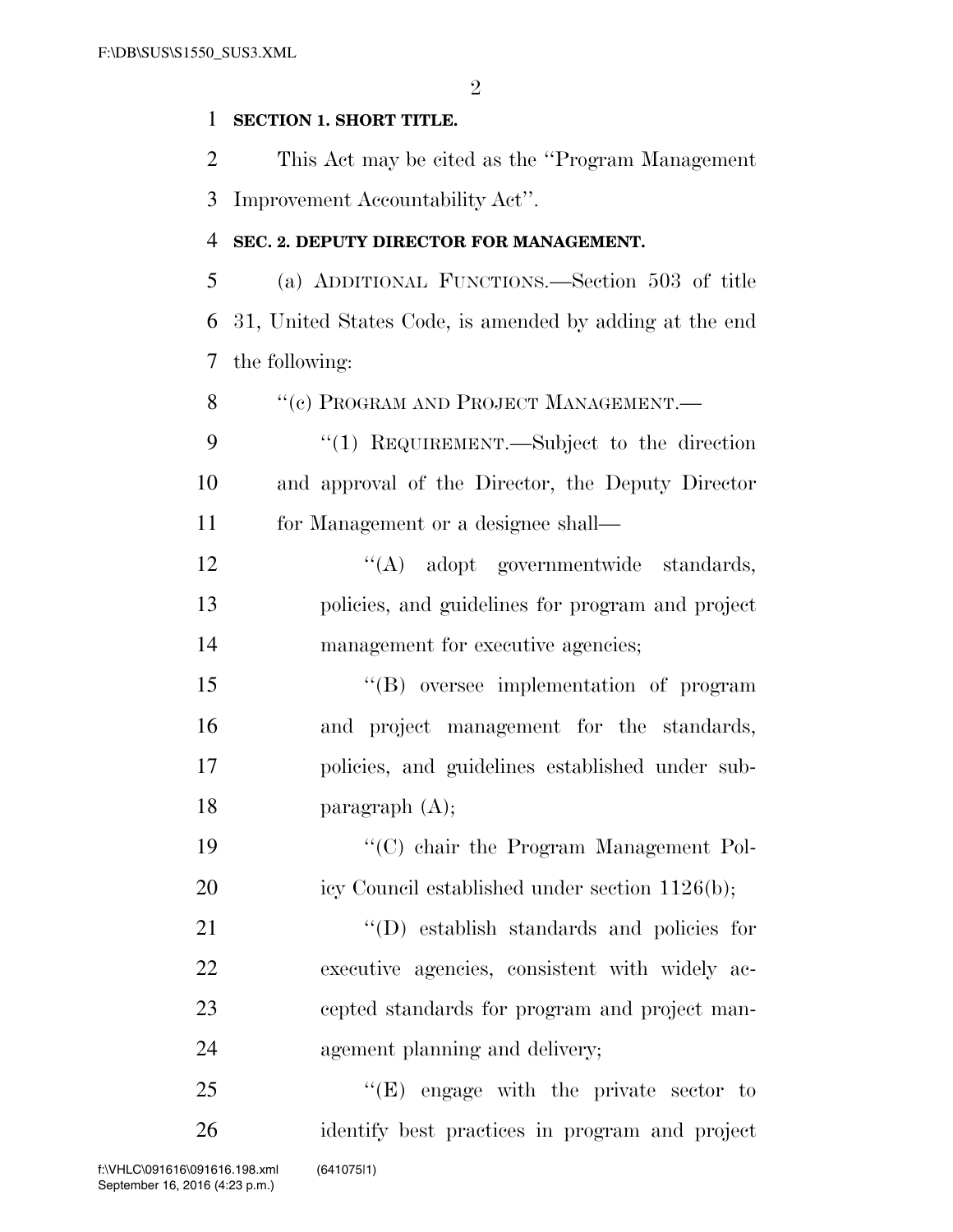| $\mathbf{1}$   | management that would improve Federal pro-                 |
|----------------|------------------------------------------------------------|
| $\overline{2}$ | gram and project management;                               |
| 3              | $\lq\lq(F)$ conduct portfolio reviews to address           |
| $\overline{4}$ | programs identified as high risk by the Govern-            |
| 5              | ment Accountability Office;                                |
| 6              | $\lq\lq(G)$ not less than annually, conduct port-          |
| 7              | folio reviews of agency programs in coordination           |
| 8              | with Project Management Improvement Officers               |
| 9              | designated under section $1126(a)(1)$ to assess            |
| 10             | the quality and effectiveness of program man-              |
| 11             | agement; and                                               |
| 12             | "(H) establish a 5-year strategic plan for                 |
| 13             | program and project management.                            |
| 14             | "(2) APPLICATION TO DEPARTMENT OF<br>DE-                   |
| 15             | FENSE.—Paragraph (1) shall not apply to the De-            |
| 16             | partment of Defense to the extent that the provi-          |
| 17             | sions of that paragraph are substantially similar to       |
| 18             | or duplicative of the provisions of chapter 87 of title    |
| 19             | $10.$ ".                                                   |
| 20             | (b) DEADLINE FOR STANDARDS, POLICIES, AND                  |
| 21             | GUIDELINES.—Not later than 1 year after the date of en-    |
| 22             | actment of this Act, the Deputy Director for Management    |
| 23             | of the Office of Management and Budget shall issue the     |
| 24             | standards, policies, and guidelines required under section |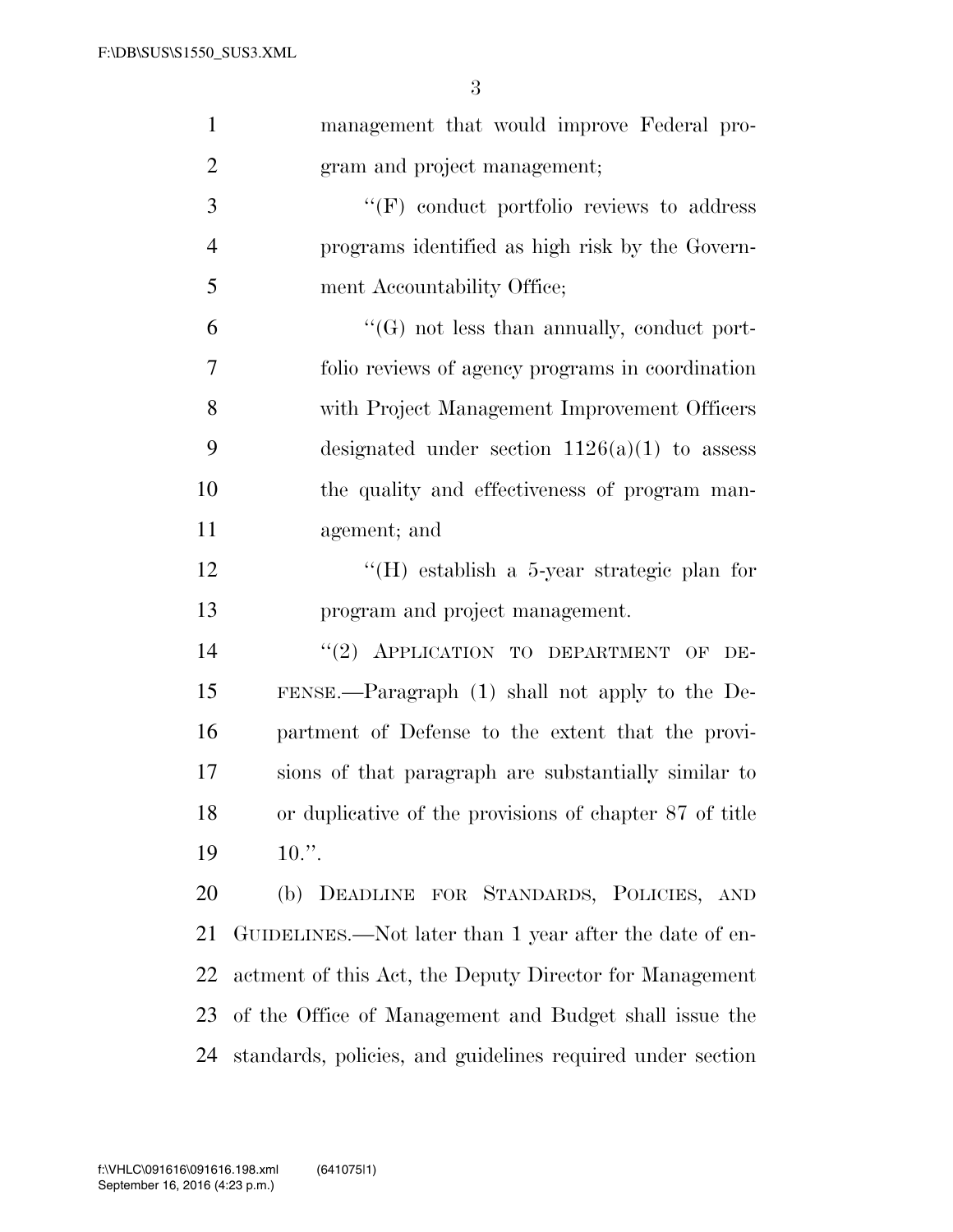503(c) of title 31, United States Code, as added by sub-section (a).

 (c) REGULATIONS.—Not later than 90 days after the date on which the standards, policies, and guidelines are issued under subsection (b), the Deputy Director for Man- agement of the Office of Management and Budget, in con- sultation with the Program Management Policy Council established under section 1126(b) of title 31, United States Code, as added by section 3(a), and the Director of the Office of Management and Budget, shall issue any regulations as are necessary to implement the require- ments of section 503(c) of title 31, United States Code, as added by subsection (a).

## **SEC. 3. PROGRAM MANAGEMENT IMPROVEMENT OFFICERS**

 **AND PROGRAM MANAGEMENT POLICY COUN-CIL.** 

 (a) AMENDMENT.—Chapter 11 of title 31, United States Code, is amended by adding at the end the fol-lowing:

 **''§ 1126. Program Management Improvement Officers and Program Management Policy Council**  22 "(a) PROGRAM MANAGEMENT IMPROVEMENT OFFI- CERS.— 24 "(1) DESIGNATION.—The head of each agency

described in section 901(b) shall designate a senior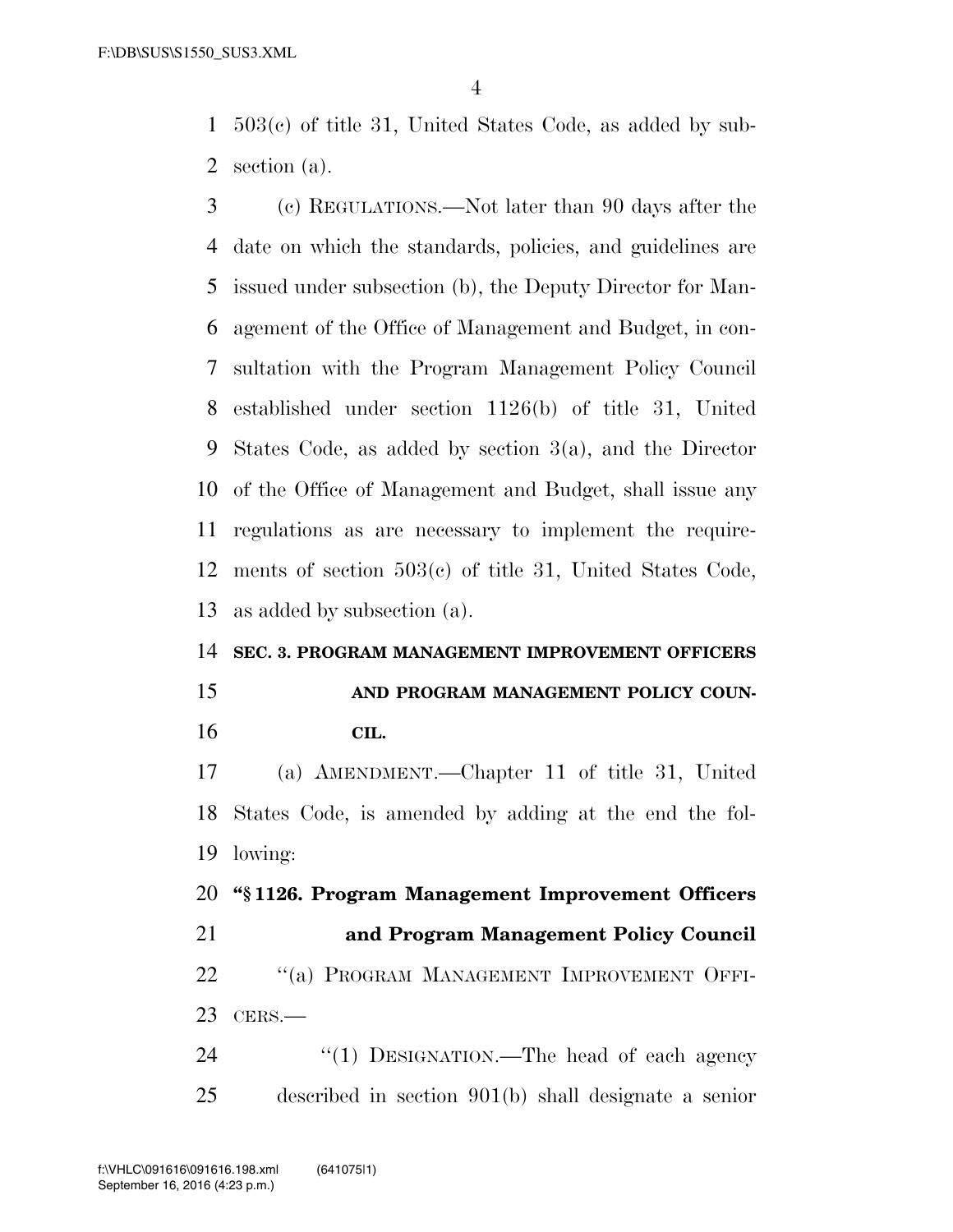| $\mathbf{1}$   | executive of the agency as the Program Management |
|----------------|---------------------------------------------------|
| $\overline{2}$ | Improvement Officer of the agency.                |
| 3              | "(2) FUNCTIONS.—The Program Management            |
| $\overline{4}$ | Improvement Officer of an agency designated under |
| 5              | paragraph $(1)$ shall—                            |
| 6              | $\lq\lq$ implement program management poli-       |
| $\overline{7}$ | cies established by the agency under section      |
| 8              | $503(c)$ ; and                                    |
| 9              | $\lq\lq (B)$ develop a strategy for enhancing the |
| 10             | role of program managers within the agency        |
| 11             | that includes the following:                      |
| 12             | "(i) Enhanced training and edu-                   |
| 13             | cational opportunities for program man-           |
| 14             | agers that shall include—                         |
| 15             | $\lq\lq$ training in the relevant com-            |
| 16             | petencies encompassed with program                |
| 17             | and project manager within the pri-               |
| 18             | vate sector for program managers;                 |
| 19             | and                                               |
| 20             | $\lq\lq$ (II) training that emphasizes            |
| 21             | cost containment for large projects               |
| 22             | and programs.                                     |
| 23             | "(ii) Mentoring of current and future             |
| 24             | program managers by experienced senior            |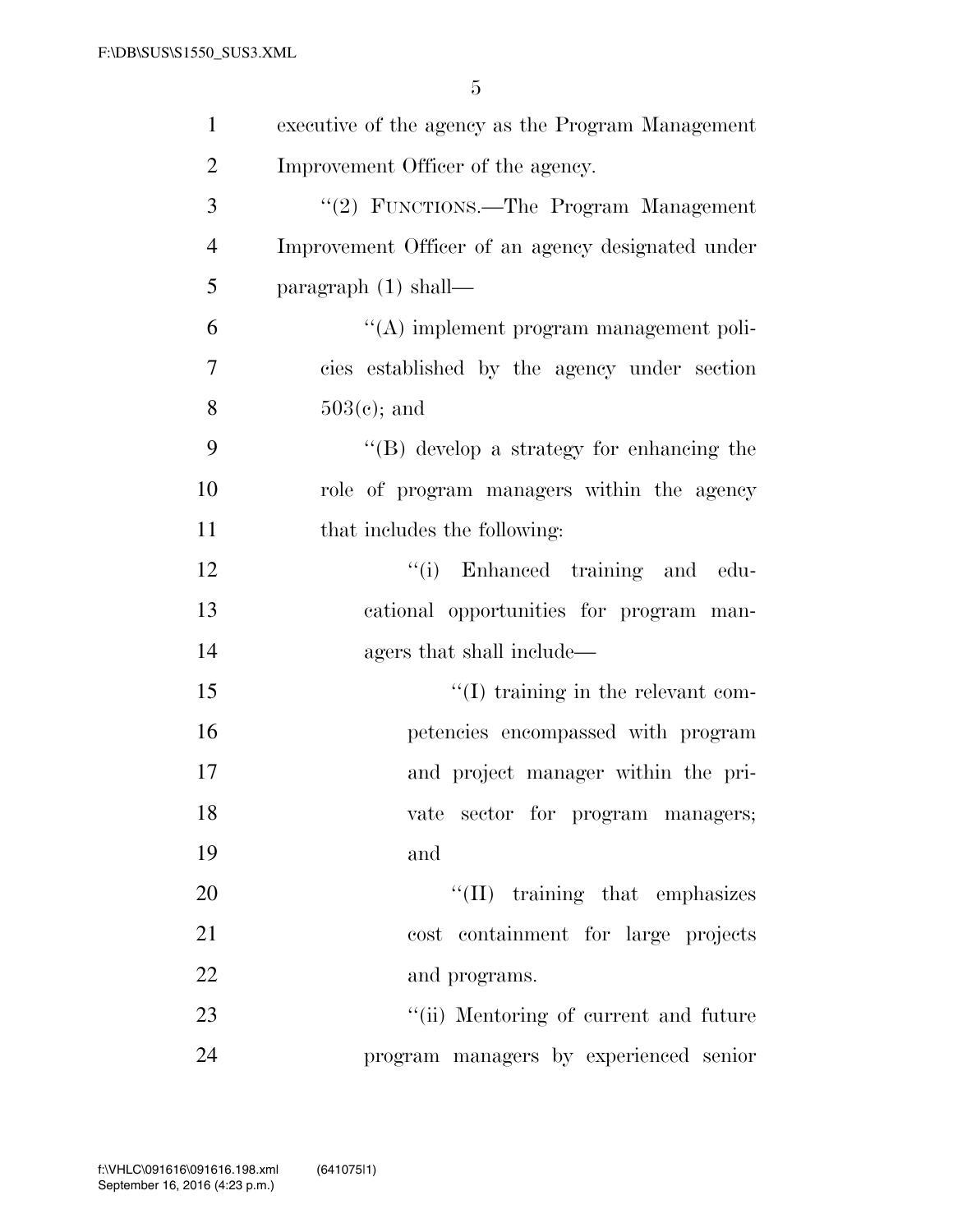| $\mathbf{1}$   | executives and program managers within                  |
|----------------|---------------------------------------------------------|
| $\overline{2}$ | the agency.                                             |
| 3              | "(iii) Improved career paths and ca-                    |
| $\overline{4}$ | reer opportunities for program managers.                |
| 5              | "(iv) A plan to encourage the recruit-                  |
| 6              | ment and retention of highly qualified indi-            |
| 7              | viduals to serve as program managers.                   |
| 8              | $\lq\lq$ (v) Improved means of collecting and           |
| 9              | disseminating best practices and lessons                |
| 10             | learned to enhance program management                   |
| 11             | across the agency.                                      |
| 12             | " $(vi)$ Common templates and tools to                  |
| 13             | support improved data gathering and anal-               |
| 14             | ysis for program management and over-                   |
| 15             | sight purposes.                                         |
| 16             | "(3) APPLICATION TO DEPARTMENT OF DE-                   |
| 17             | FENSE.—This subsection shall not apply to the De-       |
| 18             | partment of Defense to the extent that the provi-       |
| 19             | sions of this subsection are substantially similar to   |
| 20             | or duplicative of the provisions of chapter 87 of title |
| 21             | 10.                                                     |
| 22             | "(b) PROGRAM MANAGEMENT POLICY COUNCIL.—                |
| 23             | "(1) ESTABLISHMENT.—There is established in             |
| 24             | the Office of Management and Budget a council to        |
| 25             | as the 'Program Management Policy<br>known<br>be        |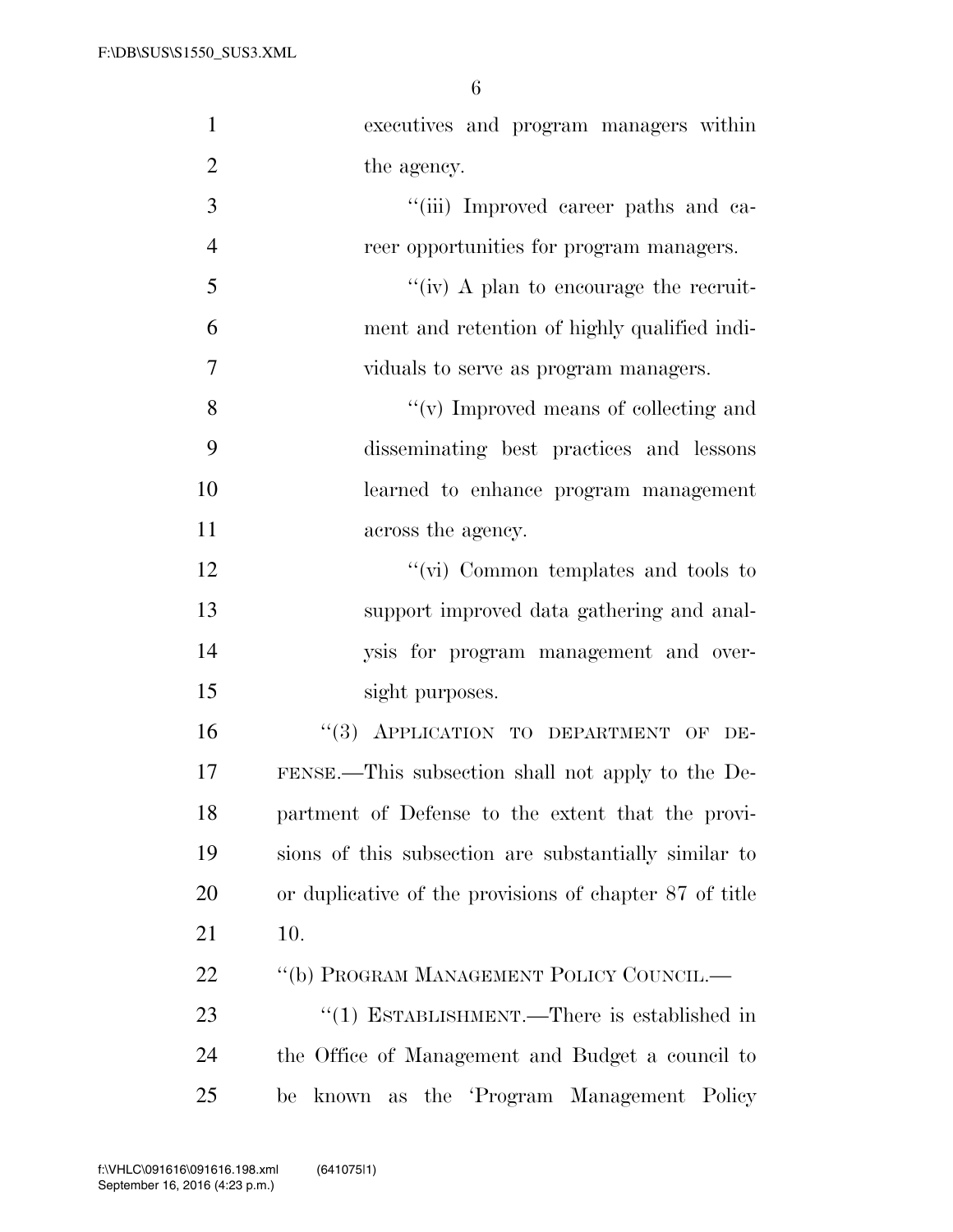| $\mathbf{1}$   | Council' (in this subsection referred to as the 'Coun- |
|----------------|--------------------------------------------------------|
| $\overline{2}$ | $\text{cil}$ .                                         |
| 3              | "(2) PURPOSE AND FUNCTIONS.—The Council                |
| $\overline{4}$ | shall act as the principal interagency forum for im-   |
| 5              | proving agency practices related to program and        |
| 6              | project management. The Council shall—                 |
| 7              | $\lq\lq$ advise and assist the Deputy Director         |
| 8              | for Management of the Office of Management             |
| 9              | and Budget;                                            |
| 10             | "(B) review programs identified as high                |
| 11             | risk by the General Accountability Office and          |
| 12             | make recommendations for actions to be taken           |
| 13             | by the Deputy Director for Management of the           |
| 14             | Office of Management and Budget or a des-              |
| 15             | ignee;                                                 |
| 16             | "(C) discuss topics of importance to the               |
| 17             | workforce, including—                                  |
| 18             | $"$ (i) career development and workforce               |
| 19             | development needs;                                     |
| 20             | "(ii) policy to support continuous im-                 |
| 21             | provement in program and project manage-               |
| 22             | ment; and                                              |
| 23             | "(iii) major challenges across agencies                |
| 24             | in managing programs;                                  |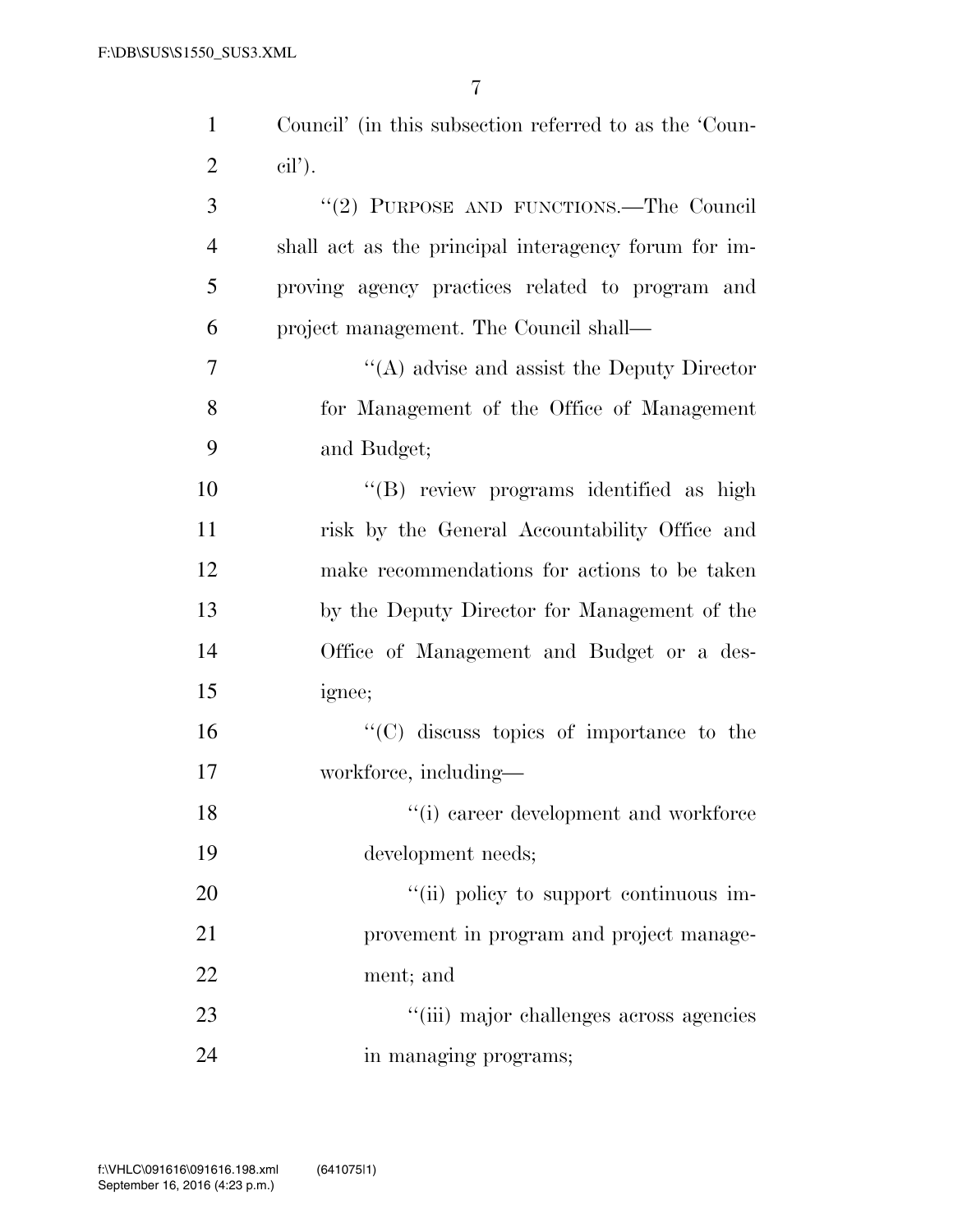| $\mathbf{1}$   | $\lq\lq$ advise on the development and appli- |
|----------------|-----------------------------------------------|
| $\overline{2}$ | cability of standards governmentwide for pro- |
| 3              | gram management transparency; and             |
| $\overline{4}$ | "(E) review the information published on      |
| 5              | the website of the Office of Management and   |
| 6              | Budget pursuant to section 1122.              |
| 7              | $\cdot\cdot(3)$ MEMBERSHIP.—                  |
| 8              | "(A) COMPOSITION.—The Council shall be        |
| 9              | composed of the following members:            |
| 10             | "(i) Five members from the Office of          |
| 11             | Management and Budget as follows:             |
| 12             | $\lq\lq$ (I) The Deputy Director for          |
| 13             | Management.                                   |
| 14             | $\lq\lq$ (II) The Administrator of the        |
| 15             | Office of Electronic Government.              |
| 16             | "(III) The Administrator of Fed-              |
| 17             | eral Procurement Policy.                      |
| 18             | "(IV) The Controller of the Of-               |
| 19             | fice of Federal Financial Manage-             |
| 20             | ment.                                         |
| 21             | $``(V)$ The Director of the Office            |
| 22             | of Performance and Personnel Man-             |
| 23             | agement.                                      |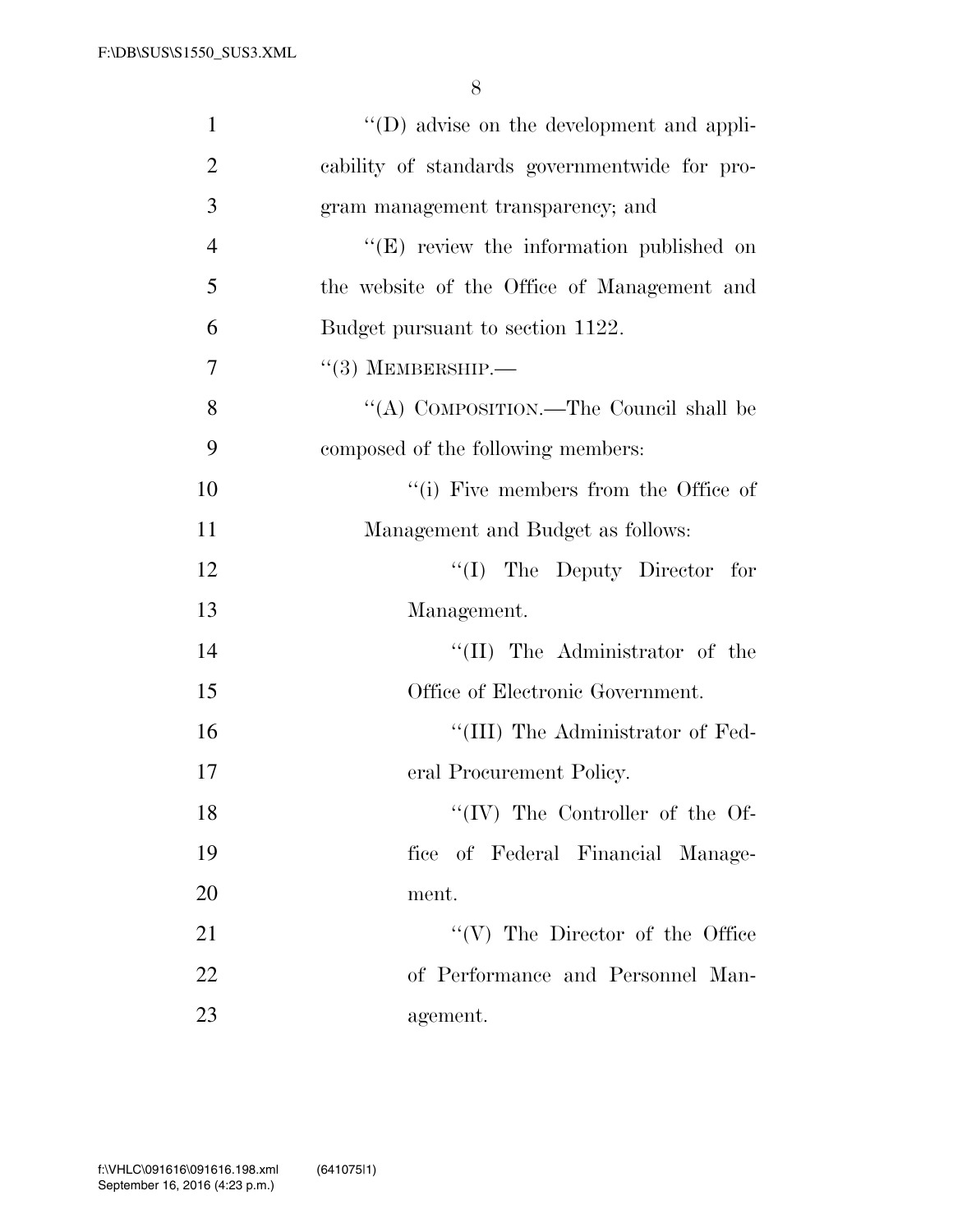| $\mathbf{1}$   | "(ii) The Program Management Im-                    |
|----------------|-----------------------------------------------------|
| $\overline{2}$ | provement Officer from each agency de-              |
| 3              | scribed in section $901(b)$ .                       |
| $\overline{4}$ | "(iii) Any other full-time or perma-                |
| 5              | nent part-time officer or employee of the           |
| 6              | Federal Government or member of the                 |
| $\overline{7}$ | Armed Forces designated by the Chair-               |
| 8              | person.                                             |
| 9              | "(B) CHAIRPERSON AND VICE CHAIR-                    |
| 10             | PERSON.                                             |
| 11             | "(i) IN GENERAL.—The Deputy Di-                     |
| 12             | rector for Management of the Office of              |
| 13             | Management and Budget shall be the                  |
| 14             | Chairperson of the Council. A Vice Chair-           |
| 15             | person shall be elected by the members and          |
| 16             | shall serve a term of not more than 1 year.         |
| 17             | "(ii) DUTIES.—The Chairperson shall                 |
| 18             | preside at the meetings of the Council, de-         |
| 19             | termine the agenda of the Council, direct           |
| 20             | the work of the Council, and establish and          |
| 21             | direct subgroups of the Council as appro-           |
| 22             | priate.                                             |
| 23             | "(4) MEETINGS.—The Council shall meet not           |
| 24             | less than twice per fiscal year and may meet at the |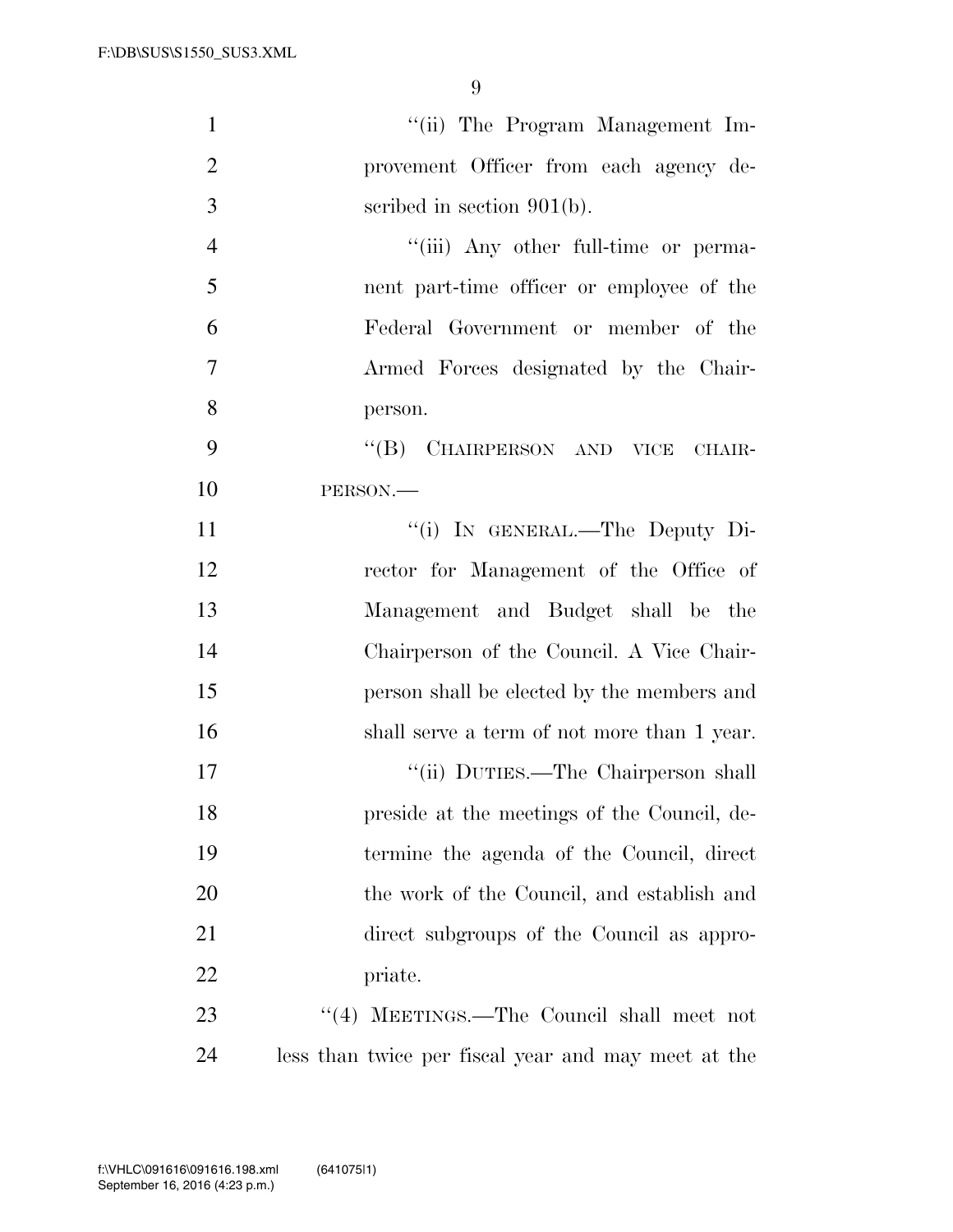call of the Chairperson or a majority of the members of the Council.

 ''(5) SUPPORT.—The head of each agency with a Project Management Improvement Officer serving on the Council shall provide administrative support to the Council, as appropriate, at the request of the Chairperson.''.

 (b) REPORT REQUIRED.—Not later than 1 year after the date of enactment of this Act, the Director of the Of- fice of Management and Budget, in consultation with each Program Management Improvement Officer designated under section 1126(a)(1) of title 31, United States Code, shall submit to Congress a report containing the strategy 14 developed under section  $1126(a)(2)(B)$  of such title, as added by subsection (a).

# **SEC. 4. PROGRAM AND PROJECT MANAGEMENT PER-SONNEL STANDARDS.**

 (a) DEFINITION.—In this section, the term ''agency'' means each agency described in section 901(b) of title 31, United States Code.

 (b) REGULATIONS REQUIRED.—Not later than 180 days after the date on which the standards, policies, and guidelines are issued under section 503(c) of title 31, United States Code, as added by section 2(a), the Director of the Office of Personnel Management, in consultation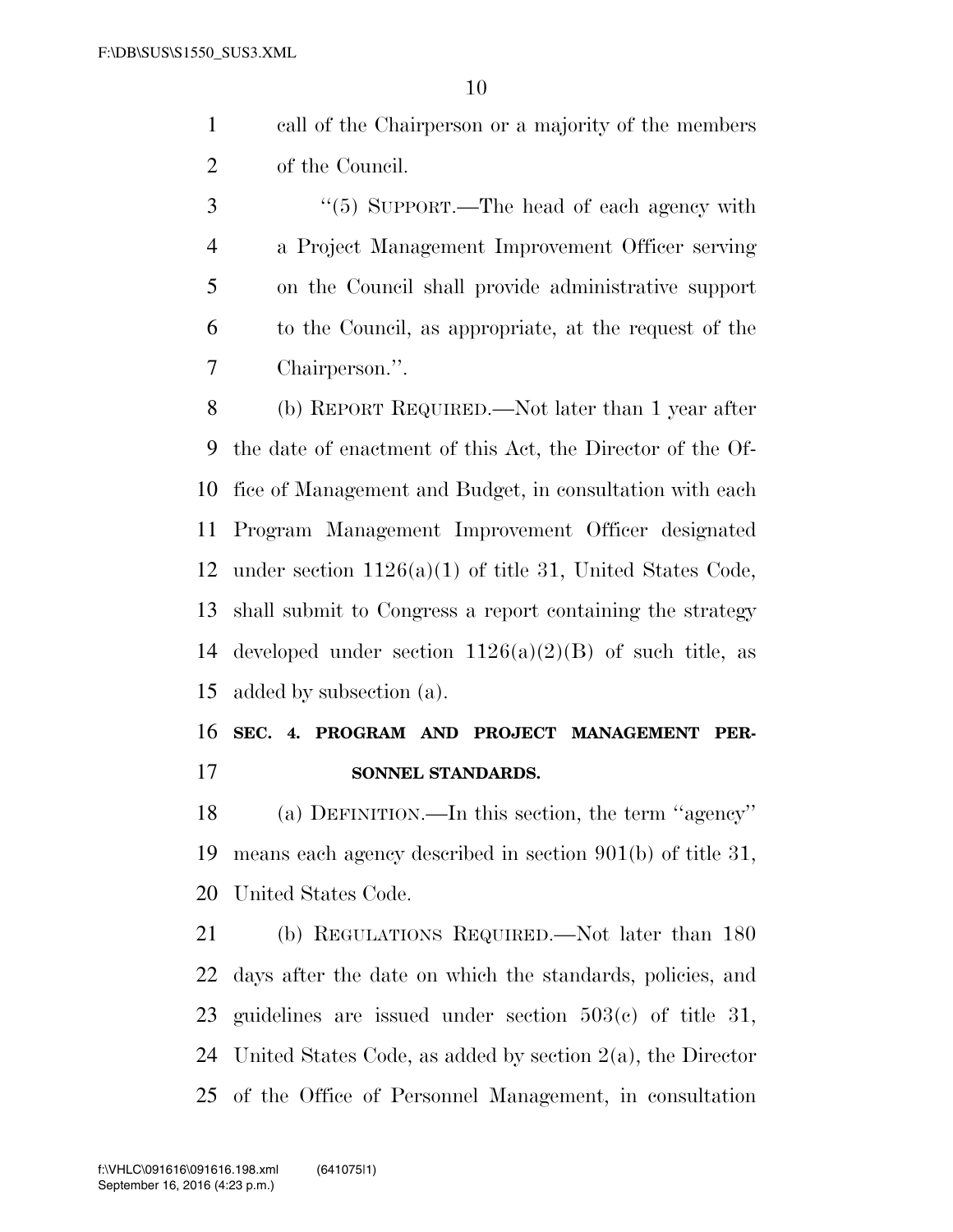with the Director of the Office of Management and Budg-et, shall issue regulations that—

- (1) identify key skills and competencies needed for a program and project manager in an agency;
- (2) establish a new job series, or update and improve an existing job series, for program and project management within an agency; and
- (3) establish a new career path for program and project managers within an agency.

 **SEC. 5. GAO REPORT ON EFFECTIVENESS OF POLICIES ON PROGRAM AND PROJECT MANAGEMENT.** 

 Not later than 3 years after the date of enactment of this Act, the Government Accountability Office shall issue, in conjunction with the High Risk list of the Gov- ernment Accountability Office, a report examining the ef- fectiveness of the following on improving Federal program and project management:

 (1) The standards, policies, and guidelines for program and project management issued under sec-20 tion 503(c) of title 31, United States Code, as added 21 by section  $2(a)$ .

 (2) The 5-year strategic plan established under 23 section  $503(e)(1)(H)$  of title 31, United States Code, 24 as added by section  $2(a)$ .